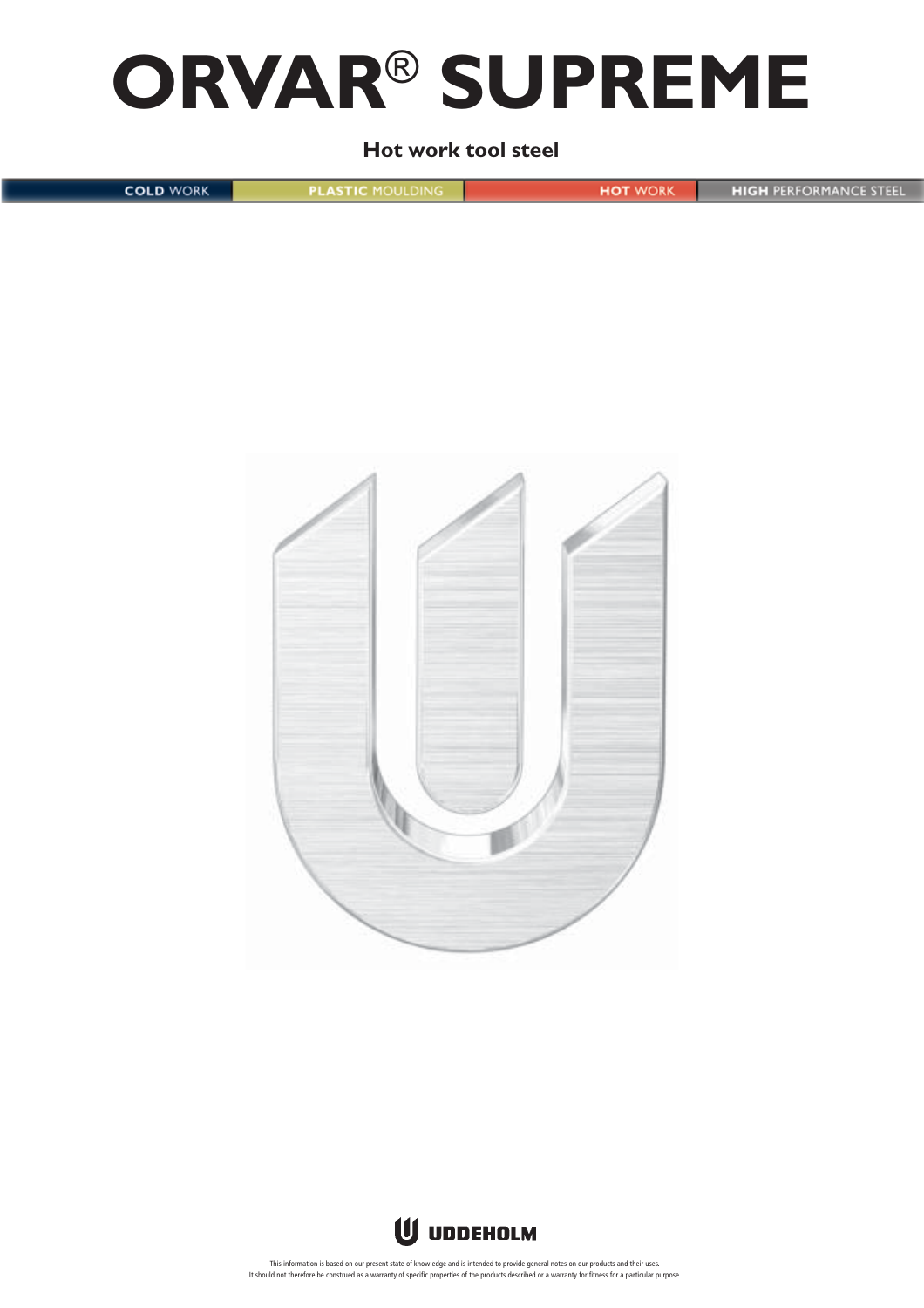# **General**

Orvar Supreme is a chromium-molybdenumvanadium-alloyed steel which is characterized by:

- High level of resistance to thermal shock and thermal fatigue
- Good high-temperature strength
- Excellent toughness and ductility **in all directions**
- Good machinability and polishability
- Excellent through-hardening properties
- Good dimensional stability during hardening.

| <b>Typical</b><br>analysis % | C<br>0.39                       | Si<br>1,0 | Mn<br>0.4 | Cr<br>5,2 | Mo<br>1,4 | ٧<br>0,9 |
|------------------------------|---------------------------------|-----------|-----------|-----------|-----------|----------|
| Standard<br>specification    | Premium AISI H13, W.-Nr. 1.2344 |           |           |           |           |          |
| Delivery<br>condition        | Soft annealed to approx. 180 HB |           |           |           |           |          |
| Colour code                  | Orange                          |           |           |           |           |          |

# **IMPROVED TOOLING PERFORMANCE**

The name "SUPREME" implies that by special processing techniques and close control, the steel attains high purity and a very fine structure. Further, Orvar Supreme shows significant improvements in isotropic properties compared to conventionally produced AISI H 13 grades.

These improved isotropic properties are particularly valuable for tooling subjected to high mechanical and thermal fatigue stresses, e.g. die casting dies, forging tools and extrusion tooling. In practical terms, tools may be used at somewhat higher working hardnesses (+1 to 2 HRC) without loss of toughness. Since increased hardness slows down the formation of heatchecking cracks, improved tool performance can be expected.

Orvar Supreme meets the North American Die Casting Association (NADCA) #207-2003 for **premium** high quality H-13 die steel.

# **Applications**

# **TOOLS FOR DIE CASTING**

| Part                                                               | Tin, lead<br>zinc alloys<br><b>HRC</b> | Aluminium.<br>magnesium<br>alloys, HRC | Copper<br>alloys<br><b>HRC</b>    |
|--------------------------------------------------------------------|----------------------------------------|----------------------------------------|-----------------------------------|
| Dies<br><b>Fixed inserts</b>                                       | $46 - 50$                              | $42 - 48$                              | (QRO 90 S)                        |
| cores                                                              | $46 - 52$                              | 44-48                                  | (QRO 90 S)                        |
| Sprue parts                                                        | $48 - 52$                              | $46 - 48$                              | (QRO 90 S)                        |
| <b>Nozzles</b>                                                     | $35 - 42$                              | $42 - 48$                              | (ORO 90 S)                        |
| Ejector pins<br>(nitrided)<br>Plunger,<br>shot-sleeve<br>(normally | $46 - 50$                              | $46 - 50$                              | $46 - 50$                         |
| nitrided)                                                          | $42 - 46$                              | $42 - 48$                              | (ORO 90 S)                        |
| Austenitizing<br>temperature                                       |                                        | 1020-1030°C<br>(1870–1885°F)           | 1040-1050°C<br>$(1900 - 1920$ °F) |

# **TOOLS FOR EXTRUSION**

| Part                                                                | Aluminium,<br>magnesium<br>alloys, HRC | Copper<br>alloys<br><b>HRC</b> | <b>Stainless</b><br>steel<br><b>HRC</b> |
|---------------------------------------------------------------------|----------------------------------------|--------------------------------|-----------------------------------------|
| Dies<br>Backers, die-<br>holders, liners,<br>dummy blocks,<br>stems | $44 - 50$<br>$41 - 50$                 | $43 - 47$<br>$40 - 48$         | $45 - 50$<br>$40 - 48$                  |
| Austenitizing<br>temperature<br>(approx.)                           | 1020-1030°C<br>$(1870 - 1885$ °F)      |                                | 1040-1050°C<br>$(1900 - 1920$ °F)       |

# **TOOLS FOR HOT PRESSING**

| Material                                          | Aust. temp. (approx.)                                                               | <b>HRC</b>                          |
|---------------------------------------------------|-------------------------------------------------------------------------------------|-------------------------------------|
| Aluminium,<br>magnesium<br>Copper alloys<br>Steel | 1020-1030°C (1870-1885°F)<br>1040-1050°C (1900-1920°F)<br>1040-1050°C (1900-1920°F) | $44 - 52$<br>$44 - 52$<br>$40 - 50$ |

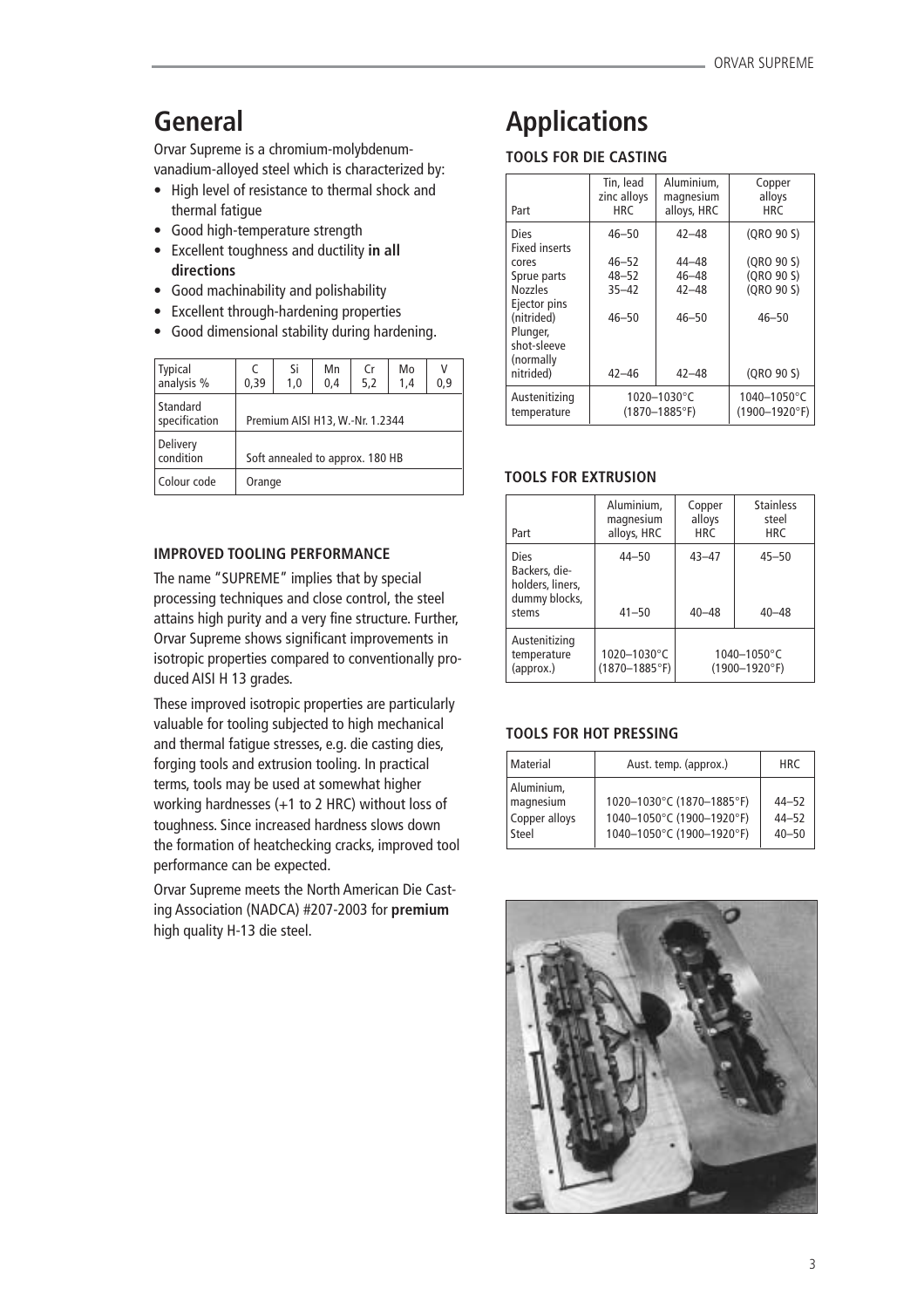### **MOULDS FOR PLASTICS**

| Part                             | Austenitizing temp.       | <b>HRC</b> |
|----------------------------------|---------------------------|------------|
| Injection moulds<br>Compression/ | 1020-1030°C (1870-1885°F) |            |
| transfer moulds                  | Tempering 250°C (480°F)   | $50 - 52$  |

### **OTHER APPLICATIONS**

| Application                                            | Austenitizing temp.                                                                                           | HRC                    |  |  |
|--------------------------------------------------------|---------------------------------------------------------------------------------------------------------------|------------------------|--|--|
| Severe cold<br>punching,<br>scrap shears               | 1020-1030°C (1870-1885°F)<br>Tempering 250°C (480°F)                                                          | $50 - 52$              |  |  |
| Hot shearing                                           | 1020-1030°C (1870-1885°F)<br>Tempering<br>1. 250°C (480°F) or<br>2.575-600 $^{\circ}$ C<br>$(1070 - 1110$ °F) | $50 - 52$<br>$45 - 50$ |  |  |
| Shrink rings<br>(e.g. for<br>cemented<br>carbide dies) | 1020-1030°C (1870-1885°F)<br>Tempering 575-600°C<br>$(1070 - 1110$ °F)                                        | $45 - 50$              |  |  |
| Wear-<br>resisting parts                               | 1020-1030°C (1870-1885°F)<br>Tempering 575°C (1070°F)<br>Nitriding                                            |                        |  |  |

# **Properties**

All specimens are taken from the centre of a 407 x 127 mm (16" x 5") bar. Unless otherwise is indicated all specimens were hardened 30 minutes at 1025°C (1875°F), quenched in air and tempered 2 + 2 h at 610 $^{\circ}$ C (1130 $^{\circ}$ F). The hardness were  $45 \pm 1$  HRC.

### **PHYSICAL DATA**

Data at room and elevated temperatures.

| Temperature                                                                                     | $20^{\circ}$ C<br>(68°F)           | $400^{\circ}$ C<br>(750°F)                    | $600^{\circ}$ C<br>(1110°F)            |
|-------------------------------------------------------------------------------------------------|------------------------------------|-----------------------------------------------|----------------------------------------|
| Density<br>kq/m <sup>3</sup><br>$lbs/in^3$                                                      | 7800<br>0.281                      | 7700<br>0,277                                 | 7600<br>0,274                          |
| Modulus of<br>elasticity<br><b>MPa</b><br>psi                                                   | 210 000<br>30,5 $\times$ 10 $^{6}$ | 180 000<br>26,1 x 10 <sup>6</sup>             | 140 000<br>$20.3 \times 10^{6}$        |
| Coefficient of<br>thermal expan-<br>sion per<br>°C from 20°C<br>$\degree$ F from 68 $\degree$ F |                                    | $12,6 \times 10^{-6}$<br>$7.0 \times 10^{-6}$ | 13,2 x 10 $-6$<br>$7.3 \times 10^{-6}$ |
| Thermal<br>conductivity<br>W/m °C<br>Btu in/(ft <sup>2</sup> h°F)                               | 25<br>176                          | 29<br>204                                     | 30<br>211                              |

### **MECHANICAL PROPERTIES**

Approximate tensile strength at room temperature.

| <b>Hardness</b>         | <b>52 HRC</b>                                                  | 45 HRC                                                      |  |
|-------------------------|----------------------------------------------------------------|-------------------------------------------------------------|--|
| Tensile strength<br>Rm  | 1820 MPa<br>185 kp/mm <sup>2</sup><br>$117$ tsi<br>263 000 psi | 1420 MPa<br>145 kp/mm <sup>2</sup><br>92 tsi<br>206 000 psi |  |
| Yield strength<br>Rp0,2 | 1520 MPa<br>155 kp/mm <sup>2</sup><br>98 tsi<br>220 000 psi    | 1280 MPa<br>130 kp/mm <sup>2</sup><br>83 tsi<br>185 000 psi |  |

### Approximate strength at elevated temperatures





50 45 40 35 30 25 20 1 10 100 1000 Time, h 600°C (1110°F) 650°C (1200°F) 500°C (930°F) 550°C  $(1020°F)$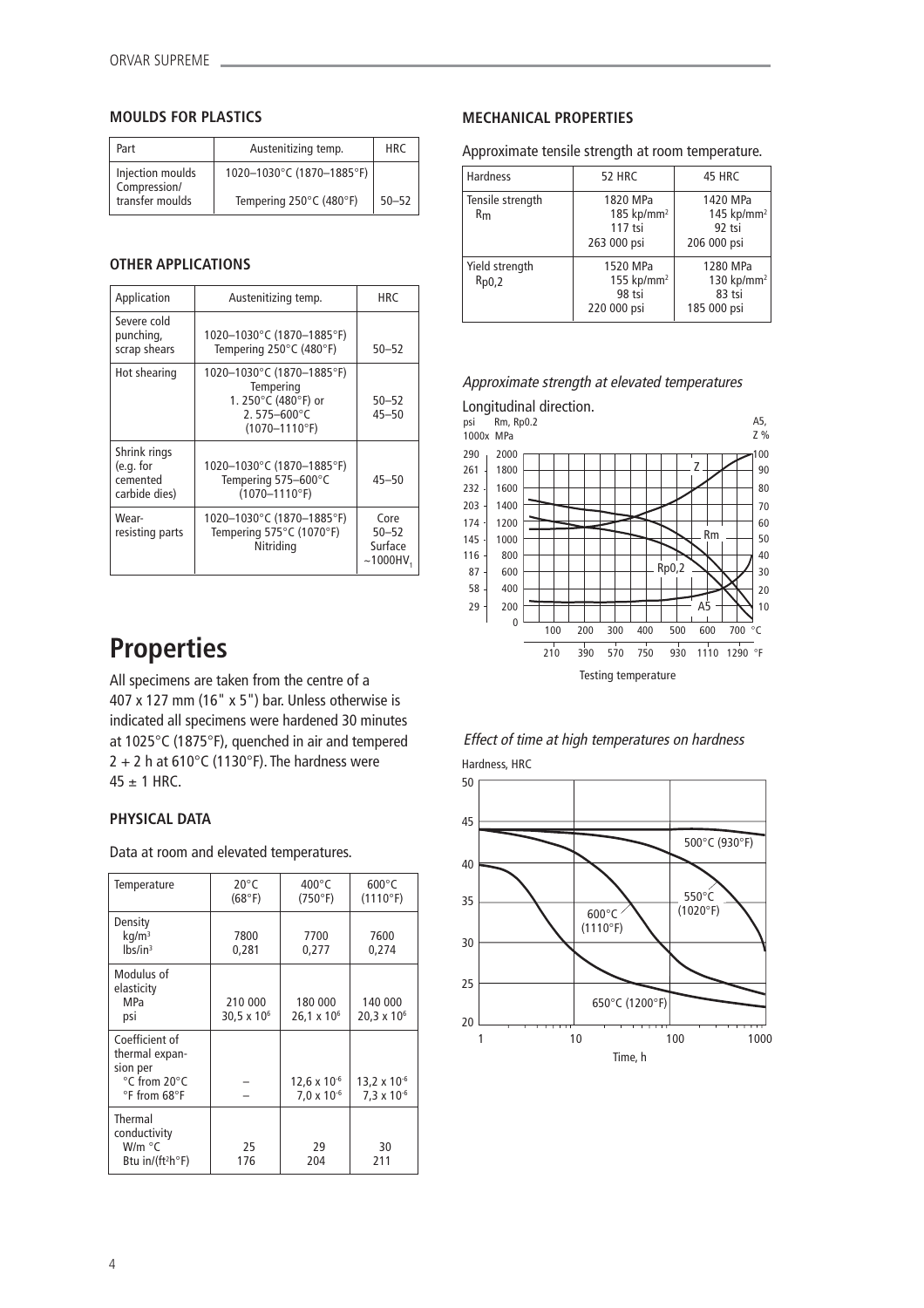Effect of testing temperature on impact energy Charpy V specimens, short transverse direction.



# **Heat treatment– general recommendations**

### **SOFT ANNEALING**

Protect the steel and heat through to 850°C (1560°F). Then cool in the furnace at 10°C (20°F) per hour to 650°C (1200°F), then freely in air.

# CCT graph

Austenitizing temperature 1020°C (1870°F). Holding time 30 minutes.



### **STRESS RELIEVING**

After rough machining the tool should be heated through to 650°C (1200°F), holding time 2 hours. Cool slowly to 500°C (930°F), then freely in air.

# **HARDENING**

Pre-heating temperature: 600–850°C (1110– 1560°F), normally in two pre-heating steps.

Austenitizing temperature: 1020–1050°C (1870– 1920°F), normally 1020–1030°C (1870–1885°F).

| Temperature |      | Soaking* time | Hardness before |  |
|-------------|------|---------------|-----------------|--|
| ∘г          |      | minutes       | tempering       |  |
| 1025        | 1875 | 30            | $53\pm2$ HRC    |  |
| 1050        | 1920 | 15            | $54\pm2$ HRC    |  |

 $*$  Soaking time = time at hardening temperature after the tool is fully heated through.

Protect the part against decarburization and oxidation during hardening.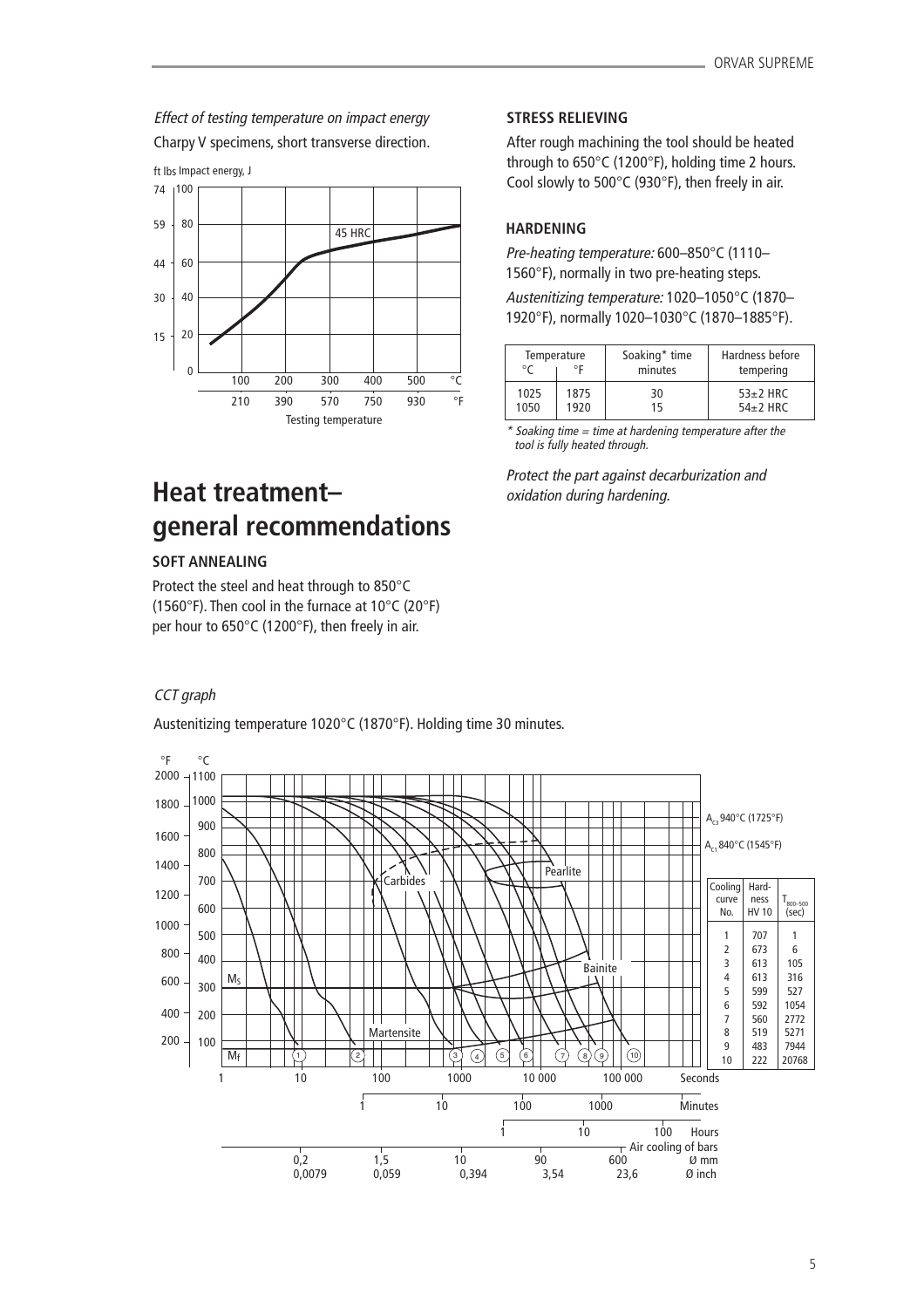### **QUENCHING MEDIA**

- High speed gas/circulating atmosphere
- Vacuum (high speed gas with sufficient positive pressure). An interrupted quench is recommended where distortion control and quench cracking are a concern
- Martempering bath or fluidized bed at 450– 550°C (840–1020°F), then cool in air
- Martempering bath or fluidized bed at approx. 180–220°C (360–430°F) then cool in air
- Warm oil.

Note 1: Temper the tool as soon as its temperature reaches 50–70°C (120–160°F).

Note 2: In order to obtain the optimum properties for the tool, the cooling rate should be fast, but not at a level that gives excessive distortion or cracks.

# Hardness, grain size and retained austenite as functions of austenitizing temperature



# **TEMPERING**

Choose the tempering temperature according to the hardness required by reference to the tempering graph. Temper minimum twice with intermediate cooling to room temperature. Lowest tempering temperature 250°C (480°F). Holding time at temperature minimum 2 hours. To avoid "temper brittleness", do not temper in the range 425–550°C (800–1020°F), see graph.





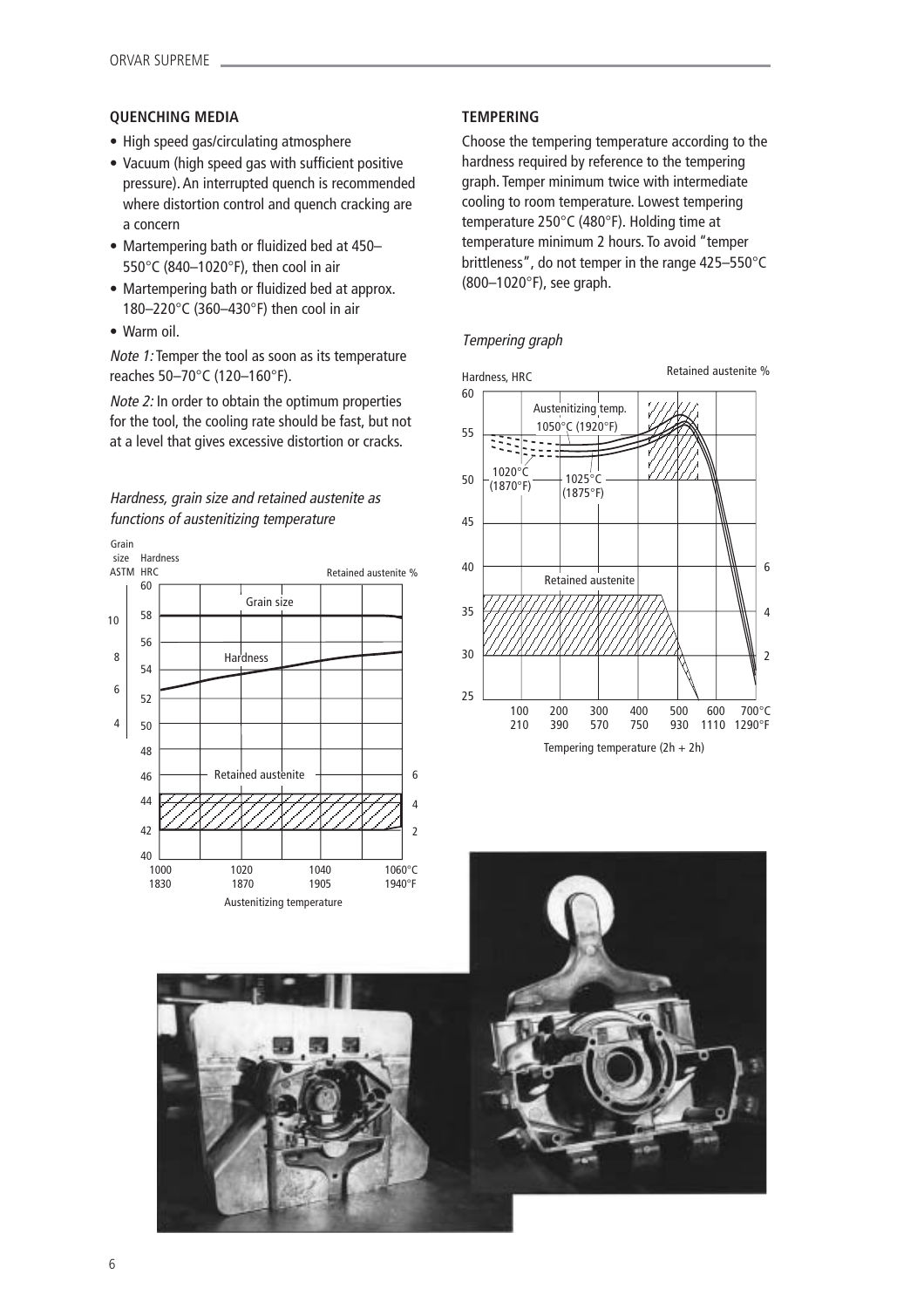Approximate impact strength at different tempering temperatures.

Charpy V specimens, short transverse direction.



Tempering within the range 425–550°C (800– 1020°F) is normally not recommended due to the reduction in toughness properties.

# **DIMENSIONAL CHANGES DURING HARDENING**

|      | Width<br>$\%$ | Length<br>$\frac{0}{0}$ | <b>Thickness</b><br>$\%$                                |
|------|---------------|-------------------------|---------------------------------------------------------|
|      |               |                         |                                                         |
| Min. | $-0.08$       | $-0,06$                 | $\pm 0$                                                 |
| Max. | $-0,15$       | $-0.16$                 | $+0,30$                                                 |
|      |               |                         |                                                         |
| Min. | $-0,02$       | $-0,05$                 | $\pm 0$                                                 |
| Max. | $+0,03$       | $+0,02$                 | $+0.05$                                                 |
|      |               |                         |                                                         |
| Min. | $+0,01$       | $-0,02$                 | $+0.08$                                                 |
| Max. | $+0.02$       | $-0.04$                 | $+0,12$                                                 |
|      |               |                         | $38.11$ pic picture, $199.11$ and $199.11$ and $199.11$ |

Sample plate, 100 x 100 x 25 mm, 4" x 4" x 1".

# **DIMENSIONAL CHANGES DURING TEMPERING**

Dimensional change %  $+0.12$ 



Note: The dimensional changes in hardening and tempering should be added.

### **NITRIDING AND NITROCARBURIZING**

Nitriding and nitrocarburizing result in a hard surface layer which is very resistant to wear and erosion. The nitrided layer is, however, brittle and may crack or spall when exposed to mechanical or thermal shock, the risk increasing with layer thickness. Before nitriding, the tool should be hardened and tempered at a temperature at least 25–50°C (45–90°F) above the nitriding temperature.

Nitriding in ammonia gas at 510°C (950°F) or plasma nitriding in a 75% hydrogen/25% nitrogen mixture at 480°C (895°F) both result in a surface hardness of about 1100 HV $_{0.2}$ . In general, plasma nitriding is the preferred method because of better control over nitrogen potential; in particular, formation of the so-called white layer, which is not recommended for hot-work service, can readily be avoided. However, careful gas nitriding can give perfectly acceptable results.

Orvar Supreme can also be nitrocarburized in either gas or salt bath. The surface hardness after nitrocarburizing is 900–1000 HV $_{0.2}$ .

### Depth Process Time mm inch Gas nitriding  $\begin{array}{|c|c|c|c|c|}\n\hline\n\text{6} & 10 \text{ h} & 0,12 & 0,0047 \\
\text{at } 510^{\circ}\text{C (950°F)} & 30 \text{ h} & 0,20 & 0,0079\n\end{array}$ at 510°C (950°F) Plasma nitriding | 10 h | 0,12 | 0,0047 at 480°C (895°F)  $\begin{array}{|c|c|c|c|c|c|c|c|c|} \hline \end{array}$  30 h 0,18 0,0071 Nitrocarburizing – in gas at  $580^{\circ}$ C (1075<sup>°</sup>F)  $\left| 2,5 h \right|$  0,11  $\left| 0,0043 \right|$ – in salt bath at 580°C (1075°F) 1 h 0,06 0,0024

Nitriding to case depths  $>0.3$  mm ( $>0.012$  inch) is not recommended for hot-work applications. Orvar Supreme can be nitrided in the softannealed condition. The hardness and depth of case will, however, be reduced somewhat in this case.

### **DEPTH OF NITRIDING**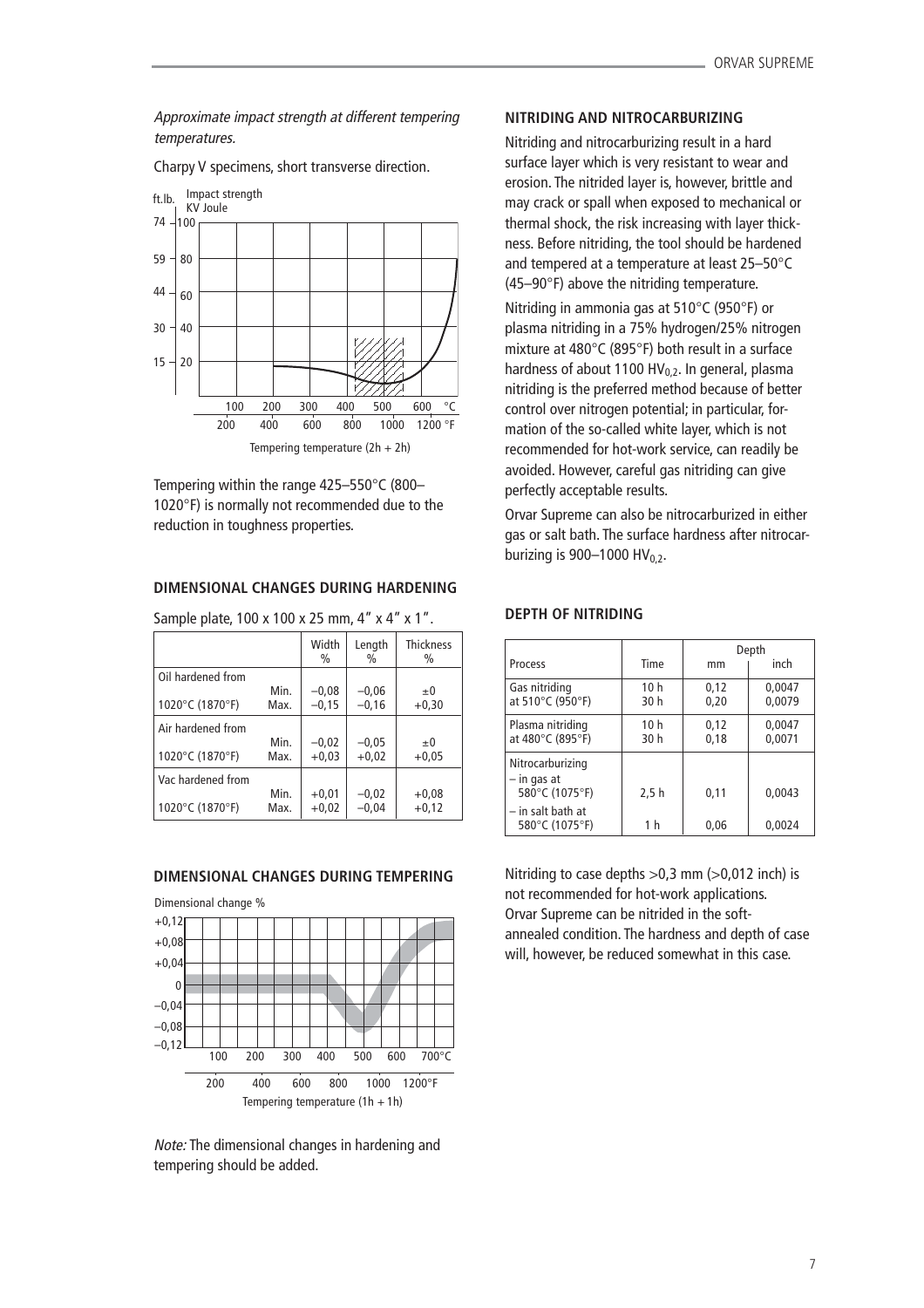# **Machining recommendations**

The cutting data below are to be considered as guiding values, which must be adapted to existing local conditions.

More information can be found in the Uddeholm publication "Cutting data recommendation".

# **TURNING**

|                                      | Turning with<br>carbide                               | Turning<br>with high<br>speed steel               |                                 |
|--------------------------------------|-------------------------------------------------------|---------------------------------------------------|---------------------------------|
| Cutting data<br>parameters           | Rough<br>turning                                      | Fine<br>turning                                   | Fine<br>turning                 |
| Cutting speed (v)<br>m/min<br>f.p.m. | $200 - 250$<br>660-820                                | $250 - 300$<br>820-985                            | $25 - 30$<br>$82 - 100$         |
| Feed (f)<br>mm/r<br>i.p.r.           | $0,2-0,4$<br>$0.008 - 0.016$                          | $0,05 - 0,2$<br>$0,002 - 0,008$                   | $0,05 - 0,3$<br>$0,002 - 0,012$ |
| Depth of cut $(a_n)$<br>mm<br>inch   | $2 - 4$<br>$0.08 - 0.16$                              | $0,5 - 2$<br>$0,02 - 0,08$                        | $0,5-2$<br>$0,02 - 0,08$        |
| Carbide<br>designation ISO           | P <sub>20</sub> -P <sub>30</sub><br>Coated<br>carbide | P <sub>10</sub><br>Coated<br>carbide<br>or cermet |                                 |

# **DRILLING**

# **High speed steel twist drill**

| Drill diameter |              | Cutting speed, $v_c$   |            | Feed, f       |                 |
|----------------|--------------|------------------------|------------|---------------|-----------------|
| mm             | inch         | m/min                  | f.p.m.     | mm/r          | i.p.r.          |
| $-5$           | $-3/16$      | $16 - 18$ <sup>*</sup> | $52 - 59*$ | $0.05 - 0.15$ | $0,002 - 0,006$ |
| $5 - 10$       | $3/16 - 3/8$ | $16 - 18*$             | $52 - 59*$ | $0.15 - 0.20$ | $0.006 - 0.008$ |
| $10 - 15$      | $3/8 - 5/8$  | $16 - 18*$             | $52 - 59*$ | $0.20 - 0.25$ | $0,008 - 0,010$ |
| $15 - 20$      | $5/8 - 3/4$  | $16 - 18*$             | $52 - 59*$ | $0.25 - 0.35$ | $0.010 - 0.014$ |

 $*$  For coated HSS drill  $v_c$  28-30 m/min. (92-98 f.p.m.).

# **Carbide drill**

|                                             | Type of drill                          |                                        |                                        |
|---------------------------------------------|----------------------------------------|----------------------------------------|----------------------------------------|
| Cutting data<br>parameters                  | Indexable<br>insert                    | Solid<br>carbide                       | Brazed<br>carbide <sup>1)</sup>        |
| Cutting<br>speed $(v_c)$<br>m/min<br>f.p.m. | $220 - 240$<br>720-785                 | 130-160<br>425-525                     | $80 - 110$<br>$260 - 360$              |
| Feed (f)<br>mm/r<br>i.p.r.                  | $0,03-0,10^{2}$<br>$0,001 - 0,004^{2}$ | $0,10-0,25^{2}$<br>$0.004 - 0.010^{2}$ | $0,15-0,25^{2}$<br>$0,006 - 0,010^{2}$ |

 $1)$  Drill with internal cooling channels and brazed carbide tip. <sup>2)</sup> Depending on drill diameter.

# **MILLING**

# **Face milling and square shoulder face milling**

|                                          | Milling with carbide                                  |                                                                    |
|------------------------------------------|-------------------------------------------------------|--------------------------------------------------------------------|
| Cutting data<br>parameters               | Rough milling                                         | Fine milling                                                       |
| Cutting speed $(v_c)$<br>m/min<br>f.p.m. | 180-260<br>590-850                                    | 260-300<br>850-985                                                 |
| Feed $(fz)$<br>mm/tooth<br>inch/tooth    | $0,2-0,4$<br>$0,008 - 0,016$                          | $0,1-0,2$<br>$0.004 - 0.008$                                       |
| Depth of cut $(a_n)$<br>mm<br>inch       | $2 - 5$<br>$0.08 - 0.20$                              | $-2$<br>$-0,08$                                                    |
| Carbide designation<br>ISO               | P <sub>20</sub> -P <sub>40</sub><br>Coated<br>carbide | P <sub>10</sub> -P <sub>20</sub><br>Coated<br>carbide or<br>cermet |

### **End milling**

|                                             | Type of end mill                       |                                          |                                          |
|---------------------------------------------|----------------------------------------|------------------------------------------|------------------------------------------|
| Cutting data<br>parameters                  | Solid<br>carbide                       | Carbide<br>indexable<br>insert           | High<br>speed steel                      |
| Cutting<br>speed $(v_c)$<br>m/min<br>f.p.m. | $160 - 200$<br>525-660                 | $170 - 230$<br>560-755                   | $35 - 40^{1}$<br>$115 - 1301$            |
| Feed $(fz)$<br>mm/tooth<br>inch/tooth       | $0,03-0,20^{2}$<br>$0,001 - 0,008^{2}$ | $0,08 - 0,20^{2}$<br>$0,003 - 0,008^{2}$ | $0,05 - 0,35^{2}$<br>$0,002 - 0,014^{2}$ |
| Carbide<br>designation<br>ISO               |                                        | P <sub>20</sub> , P <sub>30</sub>        |                                          |

 $^{1)}$  For coated HSS end mill v $_{\rm c}$  55–60  $\,$  m/min. (180–195 f.p.m.). <sup>2)</sup> Depending on radial depth of cut and cutter diameter.

# **GRINDING**

A general grinding wheel recommendation is given below. More information can be found in the Uddeholm brochure "Grinding of Tool Steel" and can also be obtained from the grinding wheel manufacturer.

# **Wheel recommendation**

| Type of grinding                | Soft annealed<br>condition | Hardened<br>condition |
|---------------------------------|----------------------------|-----------------------|
| Face grinding<br>straight wheel | A 46 HV                    | A 46 HV               |
| Face grinding<br>segments       | A 24 GV                    | A 36 GV               |
| Cylindrical grinding            | A 46 LV                    | A 60 KV               |
| Internal grinding               | A 46 JV                    | A 60 IV               |
| Profile grinding                | A 100 LV                   | A 120 KV              |
|                                 |                            |                       |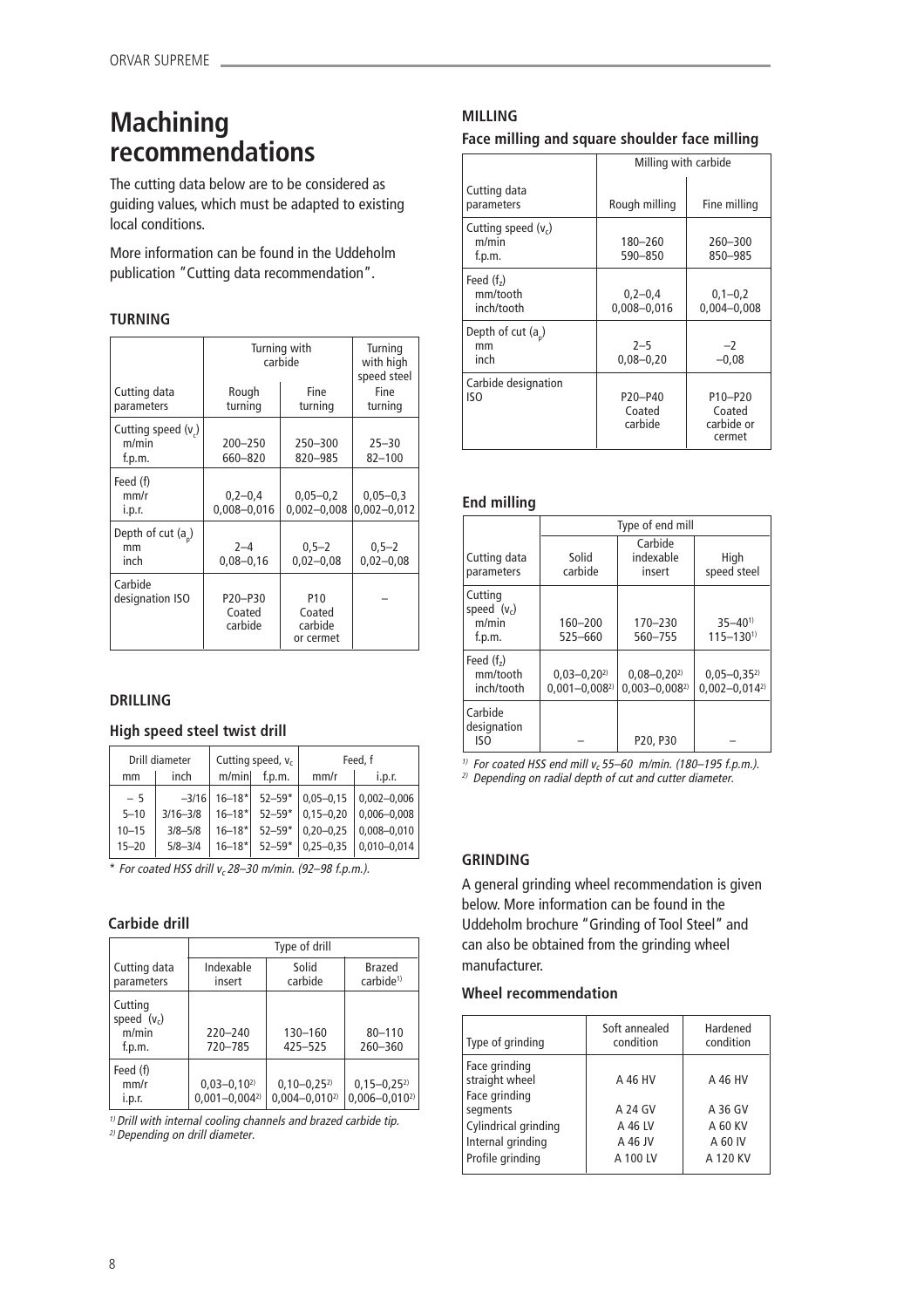# **Welding**

Welding of tool steel can be performed with good results if proper precautions are taken regarding elevated temperature, joint preparation, choice of consumables and welding procedure.

| Welding method                   | TIG                                                          | MMA                              |  |  |
|----------------------------------|--------------------------------------------------------------|----------------------------------|--|--|
| Working<br>temperature           | $325 - 375$ °C<br>$620 - 710$ °F                             | $325 - 375$ °C<br>$620 - 710$ °F |  |  |
| Filler metal                     | QRO 90 TIG-WELD<br>DIEVAR TIG-WELD                           | QRO 90 WELD                      |  |  |
| Cooling rate                     | 20-40°C/h (35-70°F/h) the first 2-3 h<br>then freely in air. |                                  |  |  |
| <b>Hardness</b><br>after welding | 50-55 HRC                                                    | 50-55 HRC                        |  |  |
| Heat treatment after welding     |                                                              |                                  |  |  |

Hardened Temper at 25°C (45°F) below the<br>
condition condition criticial tempering temperature. original tempering temperature. Soft annealed Soft-anneal the material at 850°C<br>condition (1560°F) in protected atmosphere. (1560 $^{\circ}$ F) in protected atmosphere. Then cool in the furnace at  $10^{\circ}$ C (20 $^{\circ}$ F) per hour to 650°C (1200°F) then freely in air.

More detailed information can be found in the Uddeholm brochure "Welding of Tool Steel".



# **Electrical-discharge machining**

If spark-erosion is performed in the hardened and tempered condition, the white re-cast layer should be removed mechanically e.g. by grinding or stoning. The tool should then be given an additional temper at approx. 25°C (50°F) below the previous tempering temperature.

# **Hard-chromium plating**

After plating, parts should be tempered at 180°C (360°F) for 4 hours within 4 hours of plating to avoid the risk of hydrogen embrittlement.

# **Photo-etching**

Orvar Supreme is particularly suitable for texturing by the photo-etching method. Its high level of homogeneity and low sulphur content ensures accurate and consistent pattern reproduction.

# **Polishing**

Orvar Supreme exhibits good polishability in the hardened and tempered condition. Polishing after grinding can be effected using aluminium oxide or diamond paste.

Typical procedure:

- 1. Rough grinding to 180–320 grain size using a wheel or stone.
- 2. Fine grinding with abrasive paper or powder down to 400–800 grain size.
- 3. Polish with diamond paste grade 15 (15µm grain size) using a polishing tool of soft wood or fibre.
- 4. Polish with diamond paste 8–6–3 (8–6–3µm grain size) using a polishing tool of soft wood or fibre.
- 5. When demands on surface finish are high, grade 1 (1µm grain size) diamond paste can be used for final polishing with a fibre polishing pad.

# **Further information**

Please contact your local Uddeholm office for further information on the selection, heat treatment, application and availability of Uddeholm tool steels.